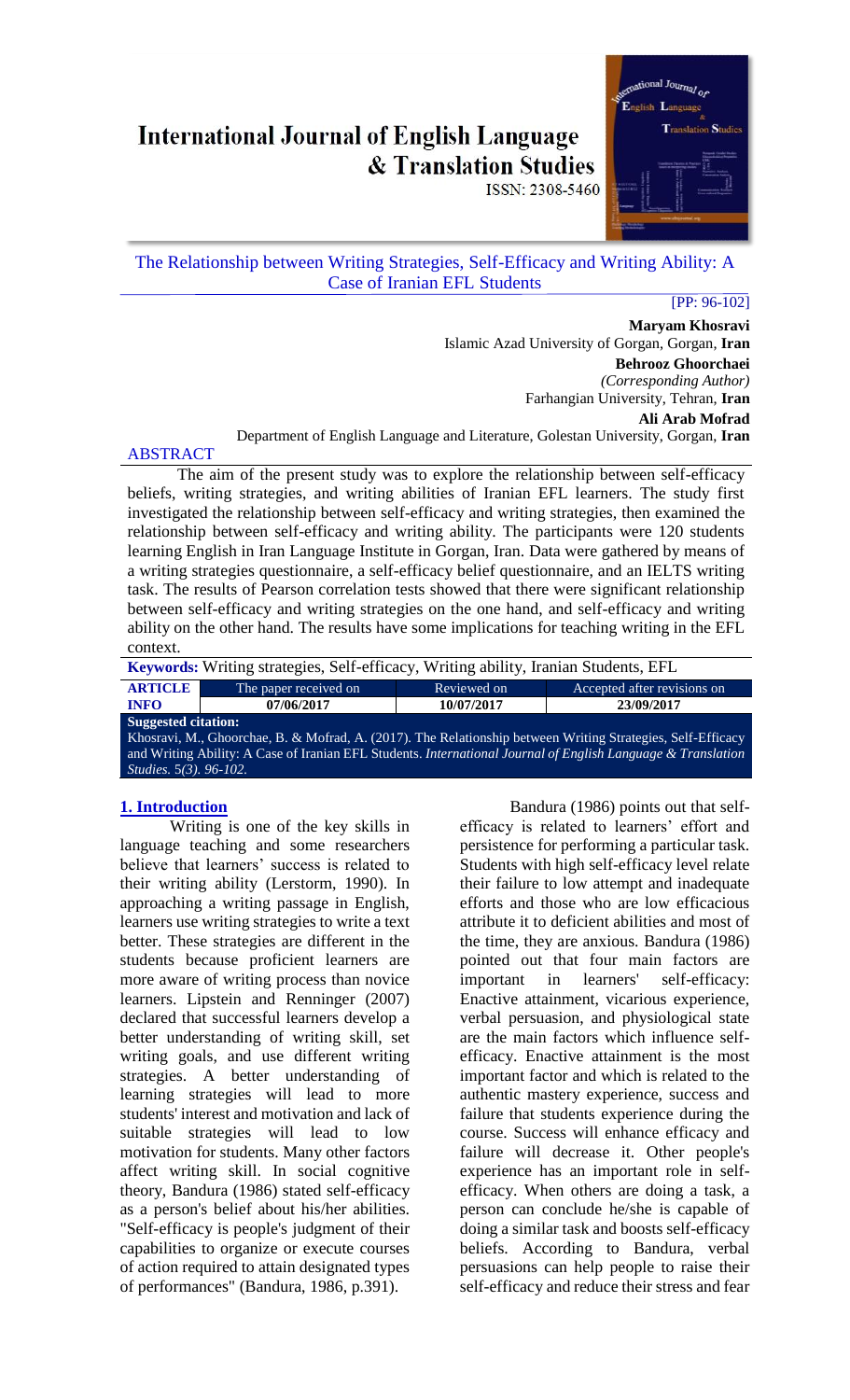and leads to better and more self-efficacy. This study investigated the relationship between EFL learners' self-efficacy, writing strategies and their writing abilities. The findings of this study may shed light on the issue of writing strategies and self-efficacy beliefs and help teachers to foster their students' writing skill. Accordingly, the following three research questions were investigated in the study:

**1.** Is there any significant relationship between Iranian EFL learners' self-efficacy and writing strategies?

**2.** Is there any significant relationship between Iranian EFL learners' self-efficacy and their writing ability?

Based on the research questions, the following null hypotheses were proposed:

**1.** There is no significant relationship between Iranian EFL learners' self-efficacy and writing strategies.

**2**. There is no significant relationship between EFL learners' self-efficacy and writing ability.

#### **2. Literature Review**

### *2.1. Theories of writing*

Writing is an important skill in teaching English as a foreign language. Richards and Schmidt (2002) define writing as strategies, procedures, and decisionmaking processes which are used when they write about a topic. They stated that writing includes planning, drafting, reviewing and revising processes.

Graham (1997) mentioned four important areas in writing process: 1. Knowledge of writing and writing topics, 2.skills for creating a text, 3. Motivating learners to write about the particular topic enthusiastically, 4. Using strategies and directing learners' thought and action to obtain specified goals**.** Raimes (1991) stated that there were two types of writing in EFL classes: writing for learning and writing for display. Writing for learning means pre-writing, drafting, revisions, and editing. Writing for display includes examination writing.

Raimes (1991) stated that there are three approaches in writing: product approach, process approach, and genre approach. In product approach writing is considered as a product and form and linguistic knowledge is the most important component. Process approach is related to the writer and genre approach pays attention to the reader. Product approach is a traditional approach for teaching writing. Badger and White (2000) described writing as primarily about linguistic knowledge which emphasizes appropriate use of

vocabulary, syntax, and cohesive devices. Genre approach is the third approach in writing. Badger and White (2000) stated that genre approach is derived from and an extended version of product approach. Product approach and genre approach are called "predominantly linguistic". However, genre approach is different from product approach because it depends on the social context in which it is produced. Process approach is different from two other approaches. The teacher reads the students' writing, responds to their writing and students proffer experiences, ideas, attitudes and feeling to be shared with the reader (White & Arndt, 1991). This approach emphasizes the process a person goes through when writing.

Silva (1990) defined four approaches in writing process. They were controlled approach, the current-traditional rhetoric approach, the process approach, and social approach. Controlled or guided approach is the first stage of writing and it derived from structural linguistics and behaviorist psychology. The second stage is influenced by Kaplan's theory of contrastive rhetoric. It involves identifying and internalizing organizational patterns. Process approach is the third approach whereby learning to write is developing efficient and effective writing strategies. Last stage is social approach and learning to write is part of becoming socialized to discourse community. With these explanations, four theories were defined in writing instruction: Contrastive rhetoric theory, cognitive development theory, communication theory, and social constructionist theory. Kaplan (1966) proposed contrastive rhetoric theory which examined the informal differences between texts written by native and non-native speakers of English. These textual differences have been related to the cultural differences in rhetorical expectation and conventions. Flower and Hayes's model (1981) is a major models in this theory.

Communication theory is about social and political purposes of discourse rituals. Communication is so important in this theory and it is about individualism and independent interaction in society and emphasizes multiple levels of discourse like economic, social, material, institutional, and cultural. Grabe and Kaplan (1996) stated that academic writing needs to combine structural sentence units into a more-or-less unique, cohesive and coherent larger structures.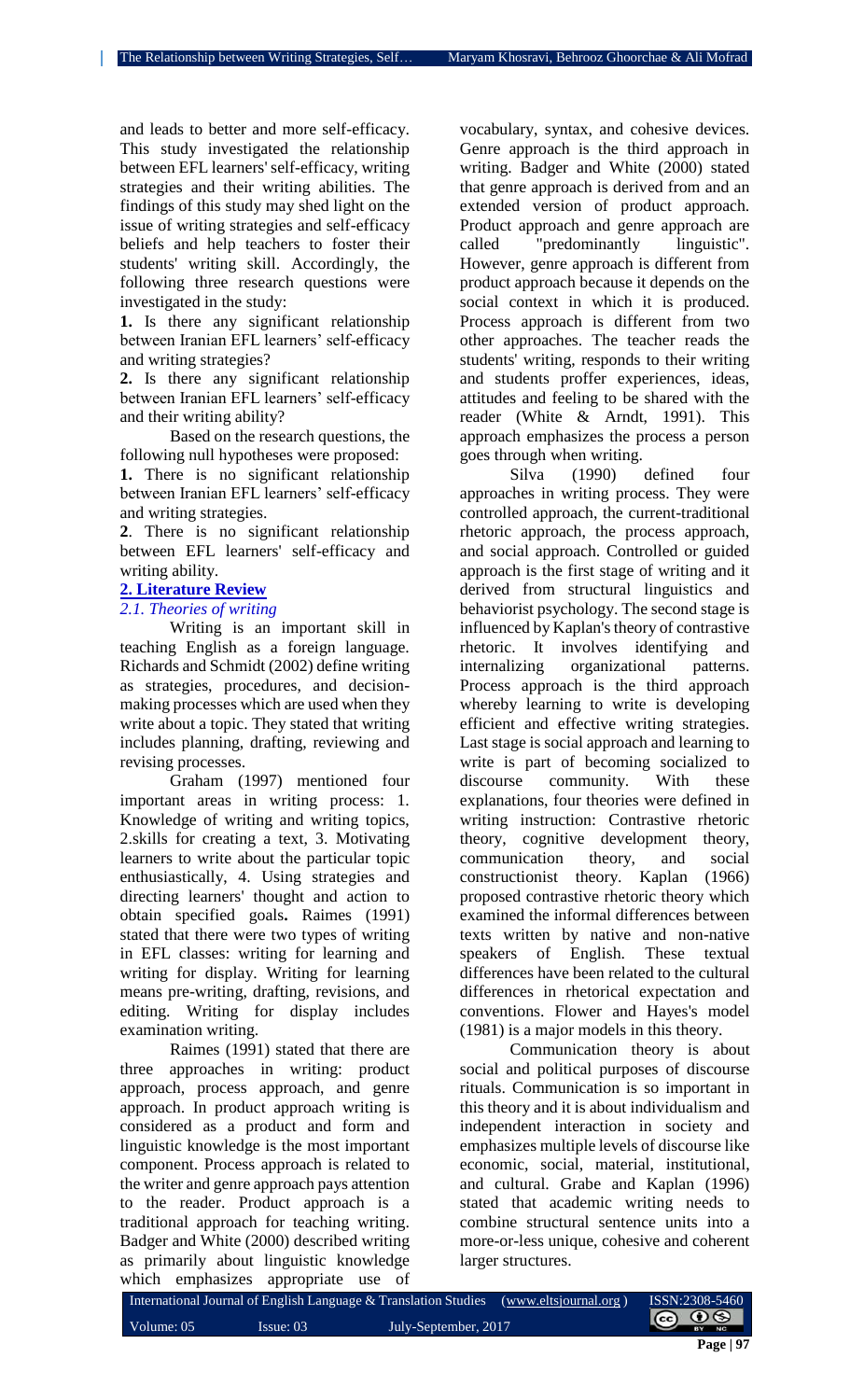Social constructionism is the fourth theory in writing and it is believed that concepts, models, and knowledge are not discovered as much as people construct or make them.

# *2.2. Writing strategies*

Kellogg (1988) argued that suitable writing strategies increase students' writing performance. Teachers are so important in helping students for starting, drafting, revising, and editing (Silva, 1990).Writing Strategies are cognitive and metacognitive procedures writers use to control the production of writing. There are eight categories in writing strategies. Planning is the first category in which writers decide what to write about. Global planning is the next category and is about organizing the text as a whole. In rehearsing, writers try out ideas and in repeating phase, they provide impetus to continue writing. Writers review what had already been written down in pre-reading and in questioning they classify ideas and evaluate them. Revising and editing are the last categories which are related to making some changes in order to clarify meaning and correct syntax and spelling (Arndt, 1987).

# *2.3. Self-efficacy*

Wood and Bandura (1989 ) assert that "perceived self-efficacy concerns people's beliefs in their capabilities to mobilize the motivation, cognitive resources, and courses of action needed to exercise control over events in their lives" (p. 364). Self-efficacy is not just a general belief about a person's ability but also it is wide because it is evaluation of a person's abilities in three main areas of motivation, resources, and action.

Mastery experience is the first and most important factor that affects selfefficacy. Bandura (1986) introduces this factor as enactive mastery, enactive attainment, or performance attainment. Smith and Betz (2002) describe mastery experience as the most powerful factor because it is based on experience which is direct and personal and it is related to a person's effort and skill. Strong mastery experiences can strengthen self-efficacy and adverse mastery experiences weaken it (Wood & Bandura, 1989).

Zajacova, Lynch, and Espenshade (2005) studied the relationship between self-efficacy, stress, and academic success in college. Participants were asked to complete a survey instrument to measure the level of academic self-efficacy and perceived stress associated with 27 collegerelated tasks. The results reveled that academic self-efficacy is a more robust and consistent predicator than stress of academic success.

Niemivirta and Tapola (2007) investigated the relationship between selfefficacy, interest, and task performance. They examine how possible changes in selfefficacy and interest during a task relate to each other and whether these changes predict overall task performance or not. They asked 100 ninth-grade students to rate their efficacy judgment and interest when they were doing a problem-solving task. The results from a series of latent growth curve models investigated a significant overall increase in learners' self-efficacy during the task.

Yilmaz (2010) in his study aimed to find the relationship between language learning strategies, gender, proficiency and self-efficacy beliefs. The results indicated that there is a significant difference for the strategies in favor of good learners. The results showed that the highest rank was for compensation strategies and lowest rank was for affective strategies.

Tobing (2013) examined the relationship of reading strategies and selfefficacy with the reading comprehension of high school students in Indonesia. She asked 138 high school students to answer the survey of reading strategies (SORS). The results demonstrated that there was a significant relationship between reading strategies and reading comprehension. It also showed that self-efficacy had a positive relationship with reading comprehension.

Assadi Aidinlou and Masoomi Far (2014), conducted a study to investigate the relationship of self-efficacy beliefs, writing strategies, and correct use of conjunctions in Iranian EFL learners. The results showed that there was a significant relationship between students' self-efficacy beliefs and writing strategies but there was not any relationship between writing strategies and correct use of conjunctions.

The stated review of literature indicated that many researchers conducted studies to study the effects of self-efficacy on students' behavior. However there is scarcity of research as to the relationship between self-efficacy, writing strategies and writing ability in the EFL context, thus, the present study aimed at investigating this issue and in the Iranian EFL context. **3. Methodology**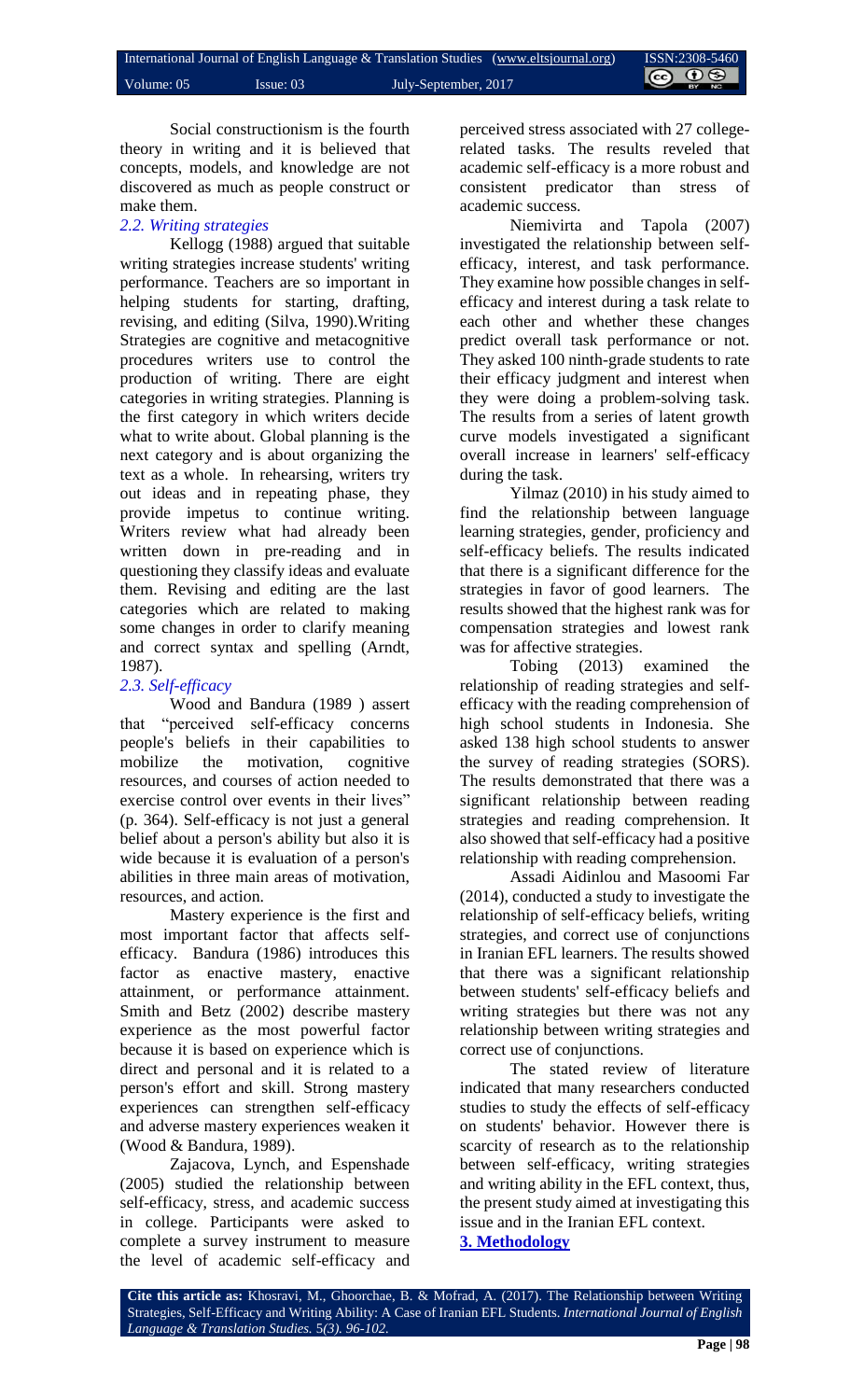This is a correlational study. The researchers studied the relationship between three variables. Johnson and Christensen (2004) stated that in correlational studies, researchers try to investigate the relationship between two or more quantitative variables and make predictions according to understanding of those relationships. Data were obtained through two students' questionnaires and an IELTS writing task.

#### *3.1. Participants*

The participants of this study were 120 intermediate EFL students at Iran Language Institute. The students had learned English formally at school for more than five years and they participated in English language classes in this institute. The students were selected randomly.

# *3.2. Data Collection Instruments*

Three different types of instruments were used in this study to obtain valid and reliable data. They were as follows:

Self-efficacy questionnaire;

Writing strategies questionnaire;

IELTS writing task.

These instruments are explained below:

#### 3.2.1 Self-efficacy Questionnaire

The Persian version of self-efficacy Questionnaire validated by Dehghan (2005) in Iran was used in the study (see appendices A & C). It is based on O'Neil and Herl's (1998) self-regulation trait questionnaire. It consists of eight Likartscale questions ranging from almost never to almost always, i.e., 1- Almost Never, 2- Seldom, 3- Sometimes, 4-Often, 5-Almosat Always.

The items in this questionnaire were designed to measure four constructs including planning, self-checking, Effort, and self-efficacy. The items related to selfefficacy were selected for this study.

# 3.2.2 Writing Strategies Questionnaire

The writing strategies questionnaire validated in Iran by Assadi Aidinlou and Masoomi Far (2014) was used in this study (see appendices B & D). It was adapted from Language Strategy Use Inventory by Cohen, Oxford and Chi (2002). Yoong (2010) mentioned that that this questionnaire has a high reliability level as the Cronbach's alpha coefficient is 0.91. The original questionnaire includes ninety questions. It was divided into six parts according to six language skills of listening strategy, vocabulary strategy, speaking strategy, reading strategy, writing strategy, and translation strategy.

The second version of Language Strategy Use Questionnaire includes 40 statements concerning four main English language skills, namely listening, speaking, reading, and writing. The adapted version for this study includes ten statements for writing language skill. This questionnaire is in the form of 5-point likart scale and ranging from 1 to 5.

> Never true of me; Usually not true of me; Sometimes true of me; Usually true of me; Always true of me.

### 3.2.3 IELTS Writing Task 1

In this study, an IELTS task was used by the researcher to assess the learners' writing ability. The writing task was selected from the book *Academic Writing Practice for IELTS* (McCarter, 2002). The students were asked to write 150 words in 20 minutes to describe a graph. *3.3 Data collection procedures*

The students were asked to complete the students' self-efficacy beliefs and writing strategies questionnaires. The students were informed that these items are about their personal views and there is no wrong or right answer. Also, they were given IELTS writing test to measure their writing ability.

# *3.4 Design*

The study employed ex-post facto design. There were 3 variables. Self-Efficacy and writing strategies were the independent variables and writing ability was the dependent variable.

# **4. Data Analysis**

To analyse the data, both descriptive and inferential statistics were used. Descriptive statistics were used to check the underlying assumptions of the statistical procedures used in the study. For the purpose of checking the hypotheses of the study Pearson correlation tests were utilized.

#### *4.1 Results*

Table 6.1 below displays the results of Pearson correlation test applied to see the relationship between self-efficacy and writing strategies. As shown in the table, the correlation coefficient is .90, thus, there is a significant positive relationship between writing strategies and self-efficacy.

*Table 1: Result of Pearson Correlation Test for Self-efficacy and Writing strategies*

|              |                     | International Journal of English Language & Translation Studies (www.eltsjournal.org) | ISSN:2308-5460        |
|--------------|---------------------|---------------------------------------------------------------------------------------|-----------------------|
| Volume: $05$ | $\text{Issue: } 03$ | July-September, 2017                                                                  | $\bigcirc$ $\bigcirc$ |
|              |                     |                                                                                       | $P_{2} = 100$         |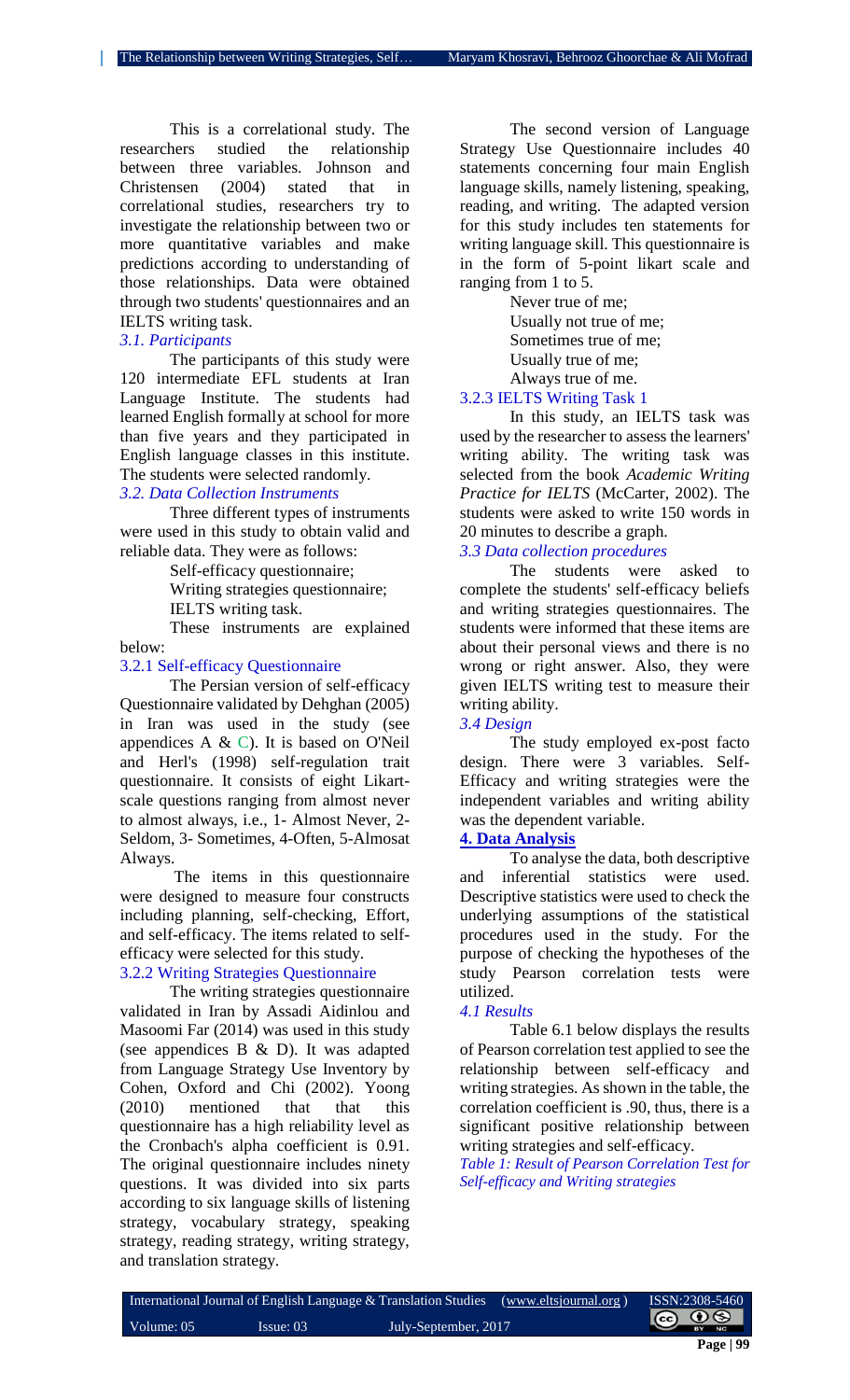|            |                                      | Writing<br>strategies | self-<br>efficacy |
|------------|--------------------------------------|-----------------------|-------------------|
| Writing    | Pearson Correlation                  |                       | $.908**$          |
| strategies | Sig. (2-tailed)                      |                       | .000              |
|            | Sum of Squares and<br>Cross-products | 94.966                | 64.871            |
|            | Covariance                           | .678                  | .545              |
|            | N                                    | 120                   | 120               |
| self-      | Pearson Correlation                  | $.908**$              |                   |
| efficacy   | Sig. (2-tailed)                      | .000                  |                   |
|            | Sum of Squares and<br>Cross-products | 64.871                | 69.706            |
|            | Covariance                           | -545                  | .586              |
|            | N                                    | 120                   | 120               |

\*\*. Correlation is significant at the 0.01 level (2-tailed).

As shown in the table above, there is a positive correlation relationship between self-efficacy and writing strategies. This table shows us that students with high selfefficacy degree seem to use writing strategies higher and learners with low and moderate self-efficacy degree use less writing strategies than the first group. It can be concluded that there is a positive relationship between self-efficacy and the use of writing strategies by Iranian EFL learners. If the students experience high self-efficacy, they may use more writing strategies in their writing task.

Like the first research question, a Pearson correlation test was conducted to find the relationship between the participants' self-efficacy and writing ability. The results showed that the correlation coefficient is .93 and it is significant at the 0.01 level (2-tailed). The results are displayed in table 6.2 below.

*Table 2: Result of Pearson Correlation Test for Self-efficacy and IELTS Writing ability*

|              |                 | <b>IELTS</b>  | Self-    |
|--------------|-----------------|---------------|----------|
|              |                 | Writing task1 | efficacy |
| <b>IELTS</b> | Pearson         |               | $.937**$ |
| Writing      | Correlation     |               |          |
| ability      | Sig. (2-tailed) |               | .000     |
|              | Sum of Squares  | 3502.331      | 463.004  |
|              | and Cross-      |               |          |
|              | products        |               |          |
|              | Covariance      | 29.431        | 3.891    |
|              | N               | 120           | 120      |
| self-        | Pearson         | $937**$       |          |
| efficacy     | Correlation     |               |          |
|              | Sig. (2-tailed) | .000          |          |
|              | Sum of Squares  | 463.004       | 69.706   |
|              | and Cross-      |               |          |
|              | products        |               |          |
|              | Covariance      | 3.891         | .586     |
|              | N               | 120           | 120      |

\*\*. Correlation is significant at the 0.01 level (2-tailed).

It can be concluded that there is a significant positive relationship between Iranian EFL learners' self-efficacy and their writing ability. The students with high scores in writing task usually have more writing strategies in their writing. In the next part results will be discussed in detail. **5. Discussion and Conclusion**

The results showed that there is a positive and significant relationship

between self-efficacy of the Iranian EFL learners and their writing strategies.

Some researchers stated that the teachers should emphasize students' individual characteristics such as selfassessment (Palmquist, & Young, 1992), and self-efficacy (Zimmerman & Bandura, 1994). They suggested that the teachers try to understand students' learning, selfregulation, and self-efficacy beliefs. If they understand about these subjects, they can help the students with efficient and suitable planning for writing task. Zimmerman and Bandura (1994) also pointed that the students should be aware of their ability and the teachers should teach the students to improve their writing strategies and selfefficacy.

Winne (1995) recommended that the students will get better results and scores in their learning process if they check how well they progress and control the impact of and efficacy of their learning methods and strategies, try hard and test different ways to accomplish the tasks and show they are eager to finish the task efficiently, and try to have a high level of confidence in their abilities.

The findings of the first research question revealed that there was a significant relationship between selfefficacy beliefs and writing strategy use. The finding of this study were similar to Assadi Aidinlou and Masoomi Far (2014). The positive correlation between selfefficacy and writing strategies suggested that students with high self-efficacy beliefs would use more writing strategies.

The results of second research question declared that there was a significant relationship between selfefficacy beliefs and writing ability of Iranian EFL learners. These findings might suggest that an increase in self-efficacy would increase learners' writing ability and having higher writing ability would increase students' self-efficacy. Bandura (1986, 1997) believed that self-efficacy was an effective predicator to performance. It is stated that students with high self-efficacy level are more likely to improve their writing ability. Sani and Zain (2011) stated that there was a significant relationship between self-efficacy and skill improvement. They believe that students with high self-efficacy beliefs learn better and in a more efficient way.

This study had some limitations which require due consideration. The first limitation of this study concerns the nature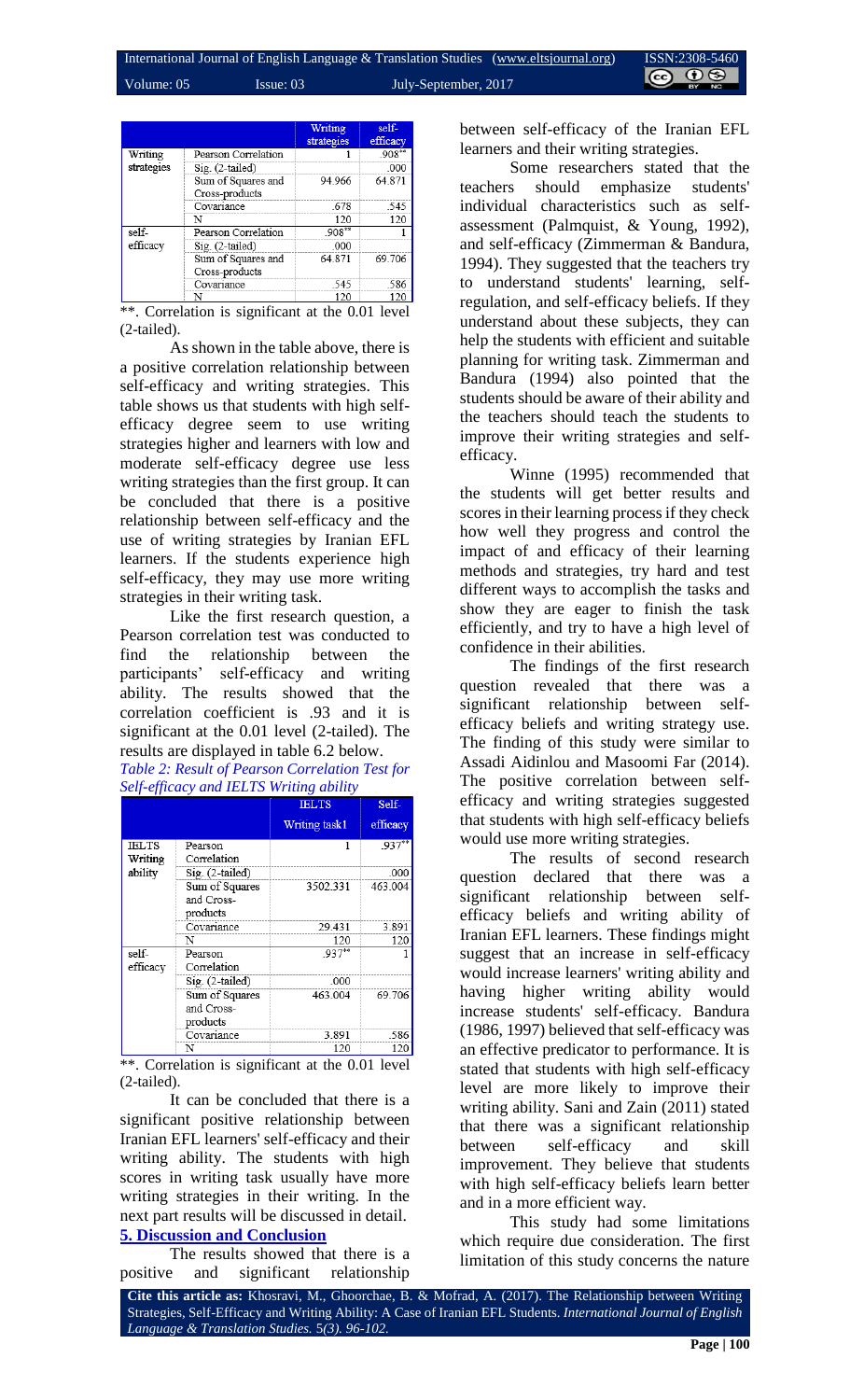of data collection instruments. The students completed writing strategy use questionnaire but is hard to know whether the learners use these strategies in their writing or not. Also, the participants were from one language institute, therefore, the results cannot be generalized to the population of EFL learners in Iran.

As a conclusion, this study investigated the relationship between selfefficacy beliefs, writing strategies, and writing ability of Iranian EFL learners. The findings will give insights about teaching for teachers and help them to find new ways for solving their problems in EFL writing. Teachers should encourage the students to enhance their belief about their own ability and help them to be more confident about themselves and improve their writing. It is suggested that other researchers conduct similar studies for males and females separately. Also, researchers can use other instruments like interviews to see whether there is a relationship between students' self-efficacy, use of writing strategies and students' writing ability in EFL settings. **References**

- Arndt, V. (1987). Six writers in search of texts: A protocol-based study of L1 and L2 writing. *ELT Journal, 41*, 257-267.
- Assadi Aidinlou, N. & Masoomi Far, L. (2014). The relationship between self-efficacy beliefs, writing strategies, and correct use of conjunctions in Iranian EFL learners. *International Journal of Applied Linguistics and English Literature, 3*(2), 221-226.
- Badger, R., & White, G. (2000). Product, process and genre: Approaches to writing in EAP [Electronic version]. *ELT Journal, 54*(2), 153-160.
- Bandura, A. (1986). *Social foundations of thought and action: A social cognitive theory*. Englewood Cliffs, NJ: Prentice Hall.
- Bandura, A. (1997). *Self-efficacy: The exercise of control*. New York: Freeman & Company.
- Cohen, A.D, Oxford, R.L. & Chi, J.C. (2002). *Language Strategy Use Survey*. MN: Cenetr for Advanced Research on Language Acquisition. University of Minnesota.
- Dehghan, M. (2005). *The relatioship between Iranian EFL learners' goal-oriented learning and their proficiency.* Unpublished MA thesis. Tarbiat Modares University, Tehran.
- Flower, L., & Hayes, J. R. (1981). A cognitive process theory of writing. *College Composition and Communication, 32*, 365-387
- Grabe, W., & Kaplan, R. B. (1996). *Theory and practice of writing*. London and New York: Longman.
- Graham, S. (1997). Executive control in the revising of participants with writing and learning difficulties. *Journal of Education Psychology, 89,* 223-234*.*
- Johnson, R. B., & Christensen, L. B. (2004). *Educational research: Quantitative, qualitative, and mixed approaches*. Boston, MA: Allyn and Bacon.
- Kaplan, R. B. (1966). Cultural thought patterns in intercultural communication. *Language Learning (16*), 1-20.
- Kellogg, R. (1988). Attentional overload and writing performance: effects of rough draft and outline strategies. *Journal of Experimental Psychology: Learning, Memory, & Cognition, 14*,355-365.
- Lerstorm, A. (1990). Speaking across the curriculum; Moving toward shared responsibility? Paper presented at the Annual Meeting of the Conference on College Composition and Communication, Chicago, IL.
- Lipstein, R.L.&Renninger, K.A. (2007). Interest for writing: How teachers can make a difference. *English Journal, 96*(4), 79-85.
- McCarter, S. (2002). *Academic writing practice for IELTS*. Retrieved from [http://www.scribd.com/doc/70186089/](http://www.scribd.com/doc/70186089/Academic-Writing-Practicefor-Ielts-2002-Sam-Mccarter) [Academic-Writing-Practicefor-Ielts-](http://www.scribd.com/doc/70186089/Academic-Writing-Practicefor-Ielts-2002-Sam-Mccarter)[2002-Sam-Mccarter.](http://www.scribd.com/doc/70186089/Academic-Writing-Practicefor-Ielts-2002-Sam-Mccarter)
- Niemivirta, M., & Tapola, A. (2007). Selfefficacy, interest, and task performance: Within-task changes, mutual relationships, and predictive effect. *Zeitschrift für Pädagogische Psychologie*, *21*(3/4), 241–250.
- O'Neil, H.F., Jr, & Herl, H.E. (1998). *Reliability and validity of a trait measure of self-regulation.* Presented at the annual meeting of American Educational Research Association, SanDiego, CA.
- Palmquist, M., & Young, R. (1992). The notion of giftedness and student expectations about writing. *Written Communication*, 9, 137-169.
- Raimes, A. (1991). Out of the woods: emerging traditions in the teaching of writing, *TESOL Quarterly*, *25*(3), 407-430.
- Richards, J. C., & Schmidt, R. (2002). *Longman dictionary of language teaching & applied linguistics*. Pearson press.
- Sani A. M., Zain Z. (2011). Relating adolescents' second language reading attitudes, self-efficacy for reading, and reading ability in a non-supportive ESL setting. Reading Matrix: An International Online Journal, 11, 243- 254
- Silva, T. (1990). Second language composition instruction: development, issues, and directions in ESL. In Barbara Kroll

|              |           | International Journal of English Language & Translation Studies (www.eltsjournal.org) | ISSN:2308-5460  |
|--------------|-----------|---------------------------------------------------------------------------------------|-----------------|
| Volume: $05$ | Issue: 03 | July-September, 2017                                                                  | $\odot$ $\odot$ |
|              |           |                                                                                       |                 |